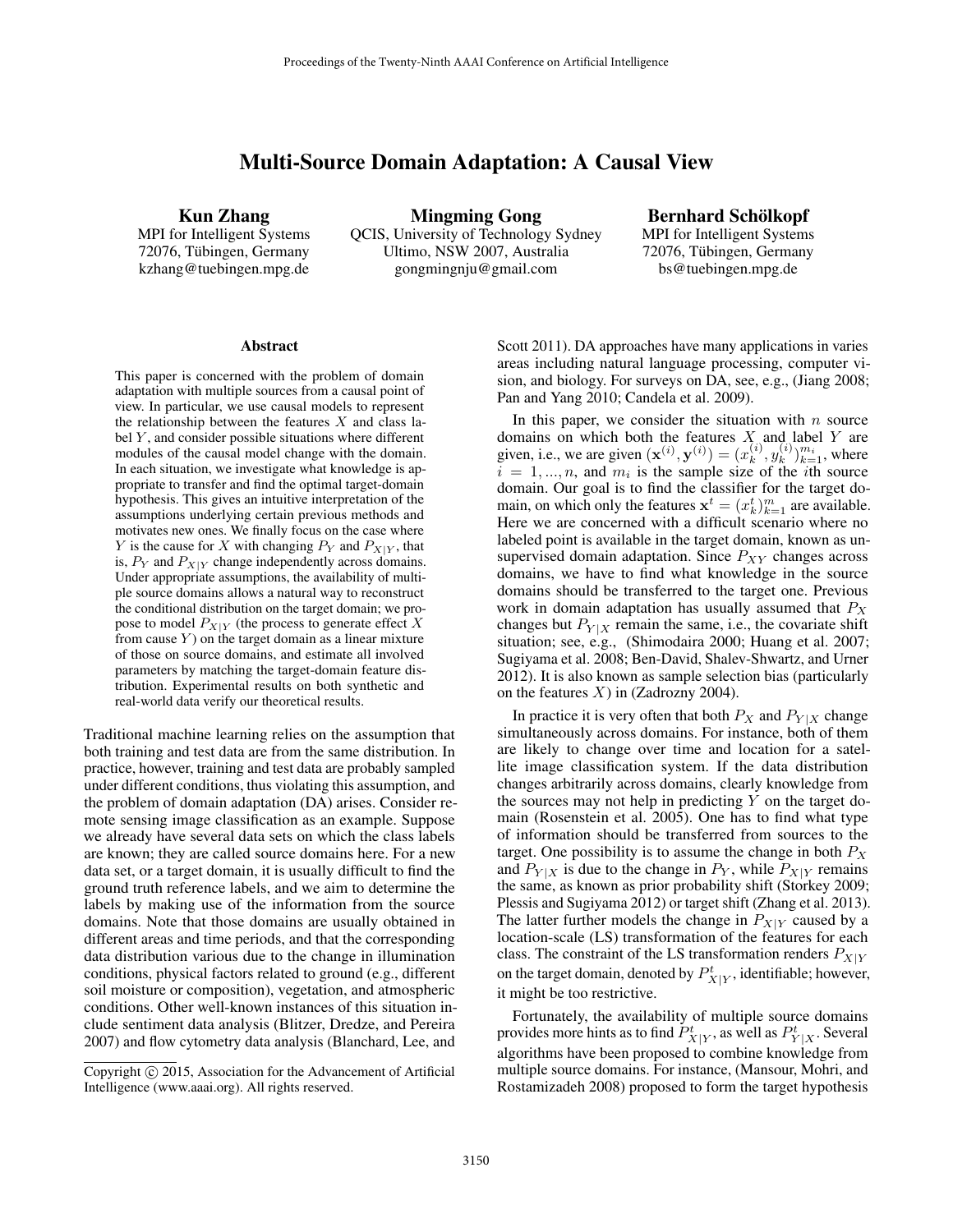by combining source hypotheses with a distribution weighted rule. (Gao et al. 2008), (Duan et al. 2009), and (Chattopadhyay et al. 2011) combine the predictions made by the source hypotheses, with the weights determined in different ways.

An intuitive interpretation of the assumptions underlying those algorithms would facilitate choosing or developing DA methods for the problem at hand. To the best of our knowledge, however, it is still missing in the literature. One of our contributions in this paper is to provide such an interpretation. This paper studies the multi-source DA problem from a causal point of view where we consider the underlying data generating process behind the observed domains. We are particularly interested in what types of information stay the same, what types of information change, and how they change across domains. This enables us to construct the optimal hypothesis for the target domain in various situations. To this end, we use causal models to represent the relationship between X and  $Y$ , because they provide a compact description of the properties of the change in the data distribution.<sup>1</sup> They, for instance, help characterize transportability of experimental findings (Pearl and Bareinboim 2011) or recoverability from selection bias (Bareinboim, Tian, and Pearl 2014).

As another contribution, we further focus on a typical DA scenario where both  $P_Y$  and  $P_{X|Y}$  (or the causal mechanism to generate effect  $X$  from cause  $Y$ ) change across domains, but their changes are independent from each other, as implied by the causal model  $Y \rightarrow X$ . We assume that the source domains contains rich information such that for each class,  $P_{X|Y}^t$  can be approximated by a linear mixture of  $P_{X|Y}$ on source domains. Together with other mild conditions on  $P_{X|Y}$ , we then show that  $P_{X|Y}^t$  , as well as  $P_Y^t$ , is identifiable (or can be uniquely recovered). We present a computationally efficient method to estimate the involved parameters based on kernel mean distribution embedding (Smola et al. 2007; Gretton et al. 2007), followed by several approaches to constructing the target classifier using those parameters.

One might wonder how to find the causal information underlying the data to facilitate domain adaptation. We note that in practice, background causal knowledge is usually available, helping formulating how to transfer the knowledge from source domains to the target. Even if this is not the case, multiple source domains with different data distributions may allow one to identify the causal structure, since the causal knowledge can be seen from the change in data distributions; see e.g., (Tian and Pearl 2001).

### 1 Possible DA Situations and Their Solutions

DA can be considered as a learning problem in nonstationary environments (Sugiyama and Kawanabe 2012). It is helpful to find how the data distribution changes; it provides the clues as to find the learning machine for the target domain.

We focus on how causality, which provides a compact and intuitive description about distribution changes, helps us in

| X, Y                                                 | random variables                                  |  |  |  |  |  |
|------------------------------------------------------|---------------------------------------------------|--|--|--|--|--|
| $\mathcal{X}, \mathcal{Y}$                           | domains                                           |  |  |  |  |  |
|                                                      | distribution in the <i>i</i> th source domain     |  |  |  |  |  |
| $\overline{P}_{X\underline{Y}}^t$                    | distribution in the target domain                 |  |  |  |  |  |
| $\mathbf{x}^{(i)}$<br>$^{\prime},\mathbf{y}^{(i)}$ . | sample in the <i>i</i> th source domain           |  |  |  |  |  |
| $(x_k^{(i)}, y_k^{(i)})_{k=1}^{m_i}$                 |                                                   |  |  |  |  |  |
| $\mathbf{x}_i^{(i)} = (x_{ik}^{(i)})_{k=1}^{m_{ij}}$ | X values with $Y = c_i$ in the <i>i</i> th source |  |  |  |  |  |
|                                                      | domain                                            |  |  |  |  |  |
| $\mathbf{x}^{t} = (x_{k}^{t})_{k=1}^{m}$             | $X$ values in the target domain                   |  |  |  |  |  |
| $\overline{K}^t$                                     | kernel matrix on $x^t$                            |  |  |  |  |  |
| $\overline{K^{it}}$                                  | "cross" kernel matrix between $x^{(i)}$ and $x^t$ |  |  |  |  |  |
|                                                      | feature map of $X$                                |  |  |  |  |  |

Table 1: Notation used in this paper.

DA. Generally speaking, in the unconfounded case, the process that generates the effect from the cause does not depend on that generating the cause (Pearl 2000). We can represent such knowledge with graphical models, or selection diagrams defined in (Pearl and Bareinboim 2011). In particular, let us consider four situations which are often the case in practice; see Fig. 1. Here  $W_s$  and  $V_s$  are represent domain-specific selection variables, and they are hidden variables.<sup>2</sup>

Below we discuss what knowledge to transfer from source domains to target, and how to construct the optimal targetdomain hypothesis in each situation. For clarity and simplicity of the presentation, the causal models in the figure are simplified—we do not consider the existence of possible confounders underlying  $X$  and  $Y$  or the relationship between the components of  $X$ . We would like to remark that in many supervised tasks,  $Y$  is the cause of  $X$ , e.g., in clinic diagnosis and handwritten digit recognition problems. The analysis in this section applies to both classification and regression.

Situation 1 (Fig. 1.a):  $X \rightarrow Y$  with changing  $P_X$  and fixed  $P_{Y|X}$  (covariate shift). Theoretically speaking, in this case  $P_X$  is irrelevant for modeling  $P_{Y|X}$ ; however, if one uses a simple model to predict  $Y$ , which is usually the case, under-fit of the conditional model causes the predicted  $Y$  to depend on the input distribution  $P_X$ ; importance reweighting according to the difference in  $P_X$  between the source and target domains is widely used to correct covariate shift (Shimodaira 2000; Sugiyama et al. 2008).

Situation 2 (Fig. 1.b):  $X \to Y$  with changing  $P_{Y|X}$  (and **possibly changing**  $P_X$ ). Below we derive the optimal hypothesis for the target domain. Let  $P_{Y|X}^{t*}$  be the underlying optimal posterior of  $Y$  on the target domain; see Table 1 for the notation used in this paper. Since  $V_s$  is un-

<sup>&</sup>lt;sup>1</sup>The causal model also describes how the components of the joint distribution are related to each other, which, for instance, gives a causal explanation of the behavior of semi-supervised learning (Schölkopf et al. 2012).

<sup>&</sup>lt;sup>2</sup>Such variable are graphically depicted as square nodes in (Pearl and Bareinboim 2011). We would like to distinguish between the domain-specific selection diagram and the sample selection bias procedure used in (Bareinboim, Tian, and Pearl 2014). In the former, the selection variables  $W_s$  and  $V_s$  are root variables and encode the information that they change the corresponding data-generating process across domains. In the latter, the selection variable is a sink node and encodes the property of the final sampling procedure.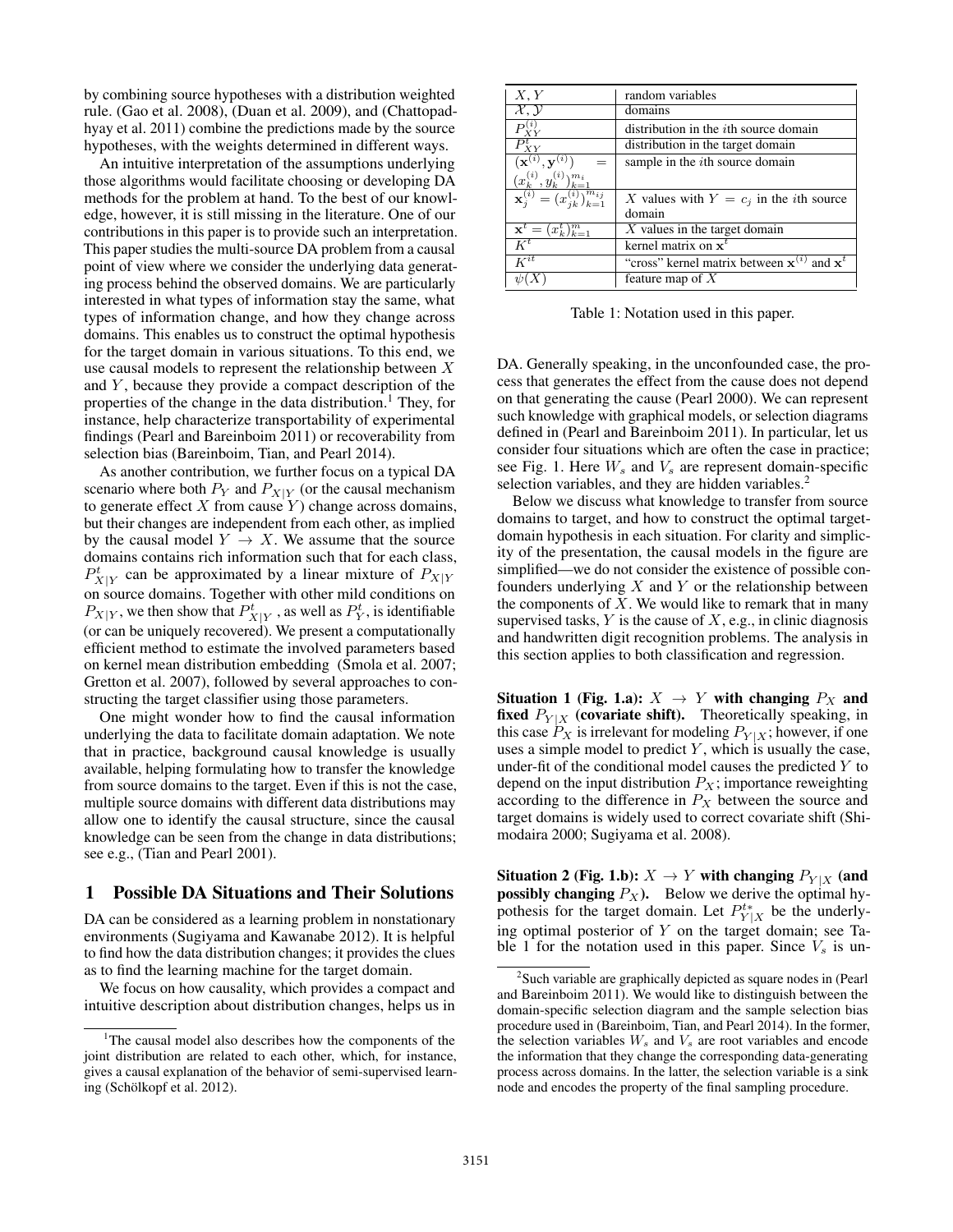

Figure 1: Possible situations of DA. X denote the feature vector, and Y is the target to be predicted.  $W_s$  and  $V_s$  are domain-specific selection variables assumed to be independent, leading to changing  $P_{XY}$  across domains. (a) Covariate shift:  $P_X$  is changed by  $W_s$ , but  $P_{Y|X}$  does not change. (b)  $W_s$  and  $V_s$  change  $P_X$  and  $P_{Y|X}$ , respectively. (c) Target shift:  $W_s$  changes  $P_Y$ , with  $P_{X|Y}$  unchanged. (d)  $W_s$  and  $V_s$  change  $P_Y$  and  $P_{X|Y}$ , respectively. In the first two situations, we consider  $X$  as a cause for  $Y$ , whilst in the last two situations,  $Y$  is a cause of  $X$ .

known, we can estimate the optimal hypothesis by minimizing the expected Kullback-Leibler divergence between  $P_{XY|W_s,V_s}^t = P_{X|W_s}^t P_{Y|X,V_s}^t = P_X^t P_{Y|X,V_s}^t$  and  $P_X^t P_{Y|X}^t$ <br>(or maximizing the expected likelihood), which is given below, and the following position gives the solution.

$$
\mathbb{E}_{V_s} KL(P_{XY|W_s,V_s}^t || P_X^t P_{Y|X}^{t*})
$$
\n
$$
= \mathbb{E}_{X,Y,V_s} \log \left( \frac{P_X^t P_{Y|X,V_s}^t}{P_X^t P_{Y|X}^{t*}} \right) = \mathbb{E}_{X,Y,V_s} \log \left( \frac{P_{Y|X,V_s}^t}{P_{Y|X}^{t*}} \right). \tag{1}
$$

Proposition 1. *Minimizing (1) w.r.t. a valid conditional distribution*  $P_{Y|X}^{t*}$  *has the solution*  $P_{Y|X}^{t*} = \int P_{Y|X,V_s} dP_{V_s} =$  $\mathbb{E}_{V_s}[P_{Y|X, V_s}]$ 

In practice, the constructed optimal hypothesis would be  $\hat{P}^{t*}_{Y|X} = \frac{1}{n} \sum_{i=1}^{n} P^{(i)}_{Y|X}$  $Y|X \cap Y|X$ . That is, the learned target hypothesis is a convex combination (or more specifically, the average) of the source hypotheses. In (Mansour, Mohri, and Rostamizadeh 2008) this is known as the convex combination rule.

Situation 3 (Fig. 1.c):  $Y \rightarrow X$ , with changing  $P_Y$  and **fixed**  $P_{X|Y}$ . This is called prior probability shift (Storkey 2009) or target shift (Zhang et al. 2013). (Plessis and Sugiyama 2012) and (Zhang et al. 2013) studied how to estimate the change in  $P<sub>Y</sub>$  in this situation, and the latter also applies for regression problems (i.e., with continuous  $Y$ ).

Here we consider multiple source domains. Suppose  $P_Y^t$ can be represented as  $P_Y^t = \sum_{i=1}^n \tilde{\alpha}_i P_Y^{(i)}$  $Y^{(i)}$ ; we can derive the posterior of  $Y$  on the target domain:

$$
P_{Y|X}^{t} = \frac{P_{X|Y} P_{Y}^{t}}{P_{X}^{t}} = \frac{P_{X|Y} \sum_{i=1}^{n} \tilde{\alpha}_{i} P_{Y}^{(i)}}{P_{X}^{t}}
$$

$$
= \frac{\sum_{i=1}^{n} \tilde{\alpha}_{i} P_{XY}^{(i)}}{\sum_{i=1}^{n} \tilde{\alpha}_{i} P_{X}^{(i)}} = \sum_{i=1}^{n} \frac{\tilde{\alpha}_{i} P_{X}^{(i)}}{\sum_{q=1}^{n} \tilde{\alpha}_{q} P_{X}^{(q)}} P_{Y|X}^{(i)}.
$$
 (2)

The hypothesis for the target domain is then a distribution weighted combination of the individual hypotheses on source domains. This combination rule has been discussed in (Mansour, Mohri, and Rostamizadeh 2008), and here we have shown that in Situation 3 it is actually optimal. (Mansour, Mohri, and Rostamizadeh 2008) also compared this combination rule against the convex combination rule (see Situation 2), and the former was shown to be superior. This is consistent with the fact that in most classification problems  $Y$  is the cause for  $X$ ; one can think of handwritten digit recognition and medical diagnosis as typical examples.

Situation 4 (Fig. 1.d):  $Y \to X$  with changing  $P_{X|Y}$  (and **possibly changing**  $P_Y$ ). This is known as generalized target shift in (Zhang et al. 2013), where only a single source domain was considered. In Situation 4 we have to make certain assumptions on how  $P_{X|Y}$  changes; with them, fortunately,  $P_X^t$  might provide additional knowledge to find the optimal classifier. This case will be further discussed in detail in the next section.

# 2 DA with Independently Changing  $P_Y$  &  $P_{X|Y}$

Here we consider Situation 4, where  $P_Y$  and  $P_{X|Y}$  both change across domains, as shown in Fig. 1.d. According to the graphical model or the causal explanation  $Y \to X$ , we know that  $P_Y$  and  $P_{X|Y}$  change independent from each other. In this section we restrict our attention to classification problems. Generally speaking, without further conditions on the data generating process, it is not possible to recover  $P_{X|Y}^t$ , the conditional distribution on the target domain. It is possible to solve the problem under rather restrictive assumptions. For instance, (Zhang et al. 2013) considers DA with a single source domain, and assumes that the change in  $P_{X|Y}$  follows the location-scale (LS) transformation;  $\tilde{P}_{X|Y}^t$ is then generally identifiable. They have reported that LS generalized target shift produces a much better performance on remote sensing image classification then all alternatives, which demonstrates that Situation 4 is practically relevant for some rather complex DA problems.

Compared to a single source domain, multiple source domains contain much richer information as to how to determine  $P_{X|Y}$  on the target domain, and we can avoid the constraint of the LS transformation.

## 2.1 Model: Target Conditional as a Linear Mixture of Source Conditionals

**Motivation** One can consider  $P_{X|Y,V_s}$  (which is the conditional  $P_{X|Y}$  in the domain associated with  $V_s$ ; see Fig. 1.d) as the mechanism to generate features from the class label given the domain. Imagine that there exist  $L$  elementary "sub-mechanisms", or class conditional feature distributions,  $\tilde{P}_{X|}^{(l)}$  $X|Y, l = 1, ..., L$ , so that the mechanism in each domain,  $P_{X|Y,V_s}$ , is a mixture of those sub-mechanisms, i.e.,  $P_{X|Y=c_j,V_s}=\sum_{l=1}^L \tilde{\alpha}_{V_s,j,l}\tilde{P}_{X|}^{(l)}$  $X|Y=c_j$ , where  $\overset{\circ}{\alpha}_{V_s,j,l}$  depend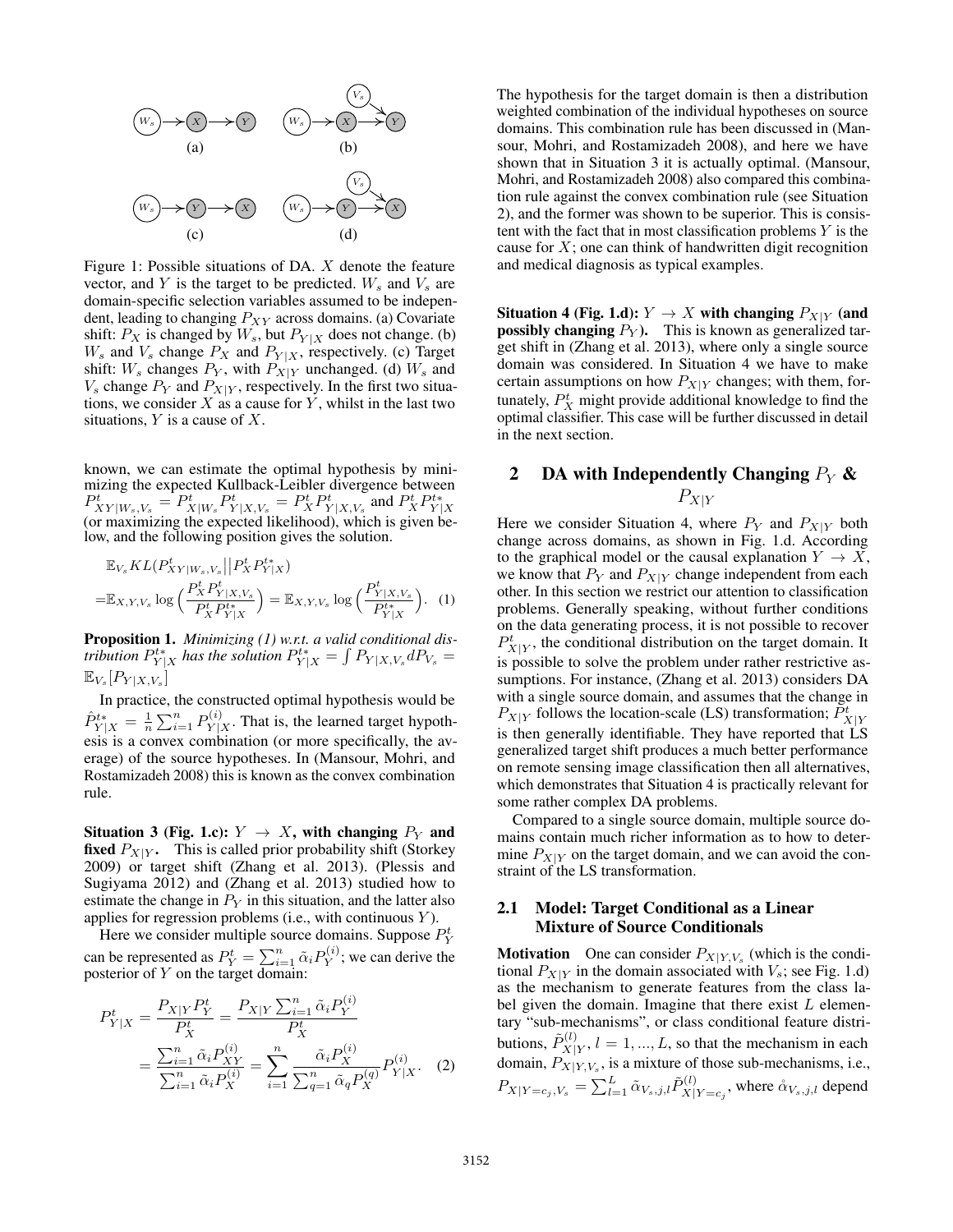on both  $V_s$  and  $j$ ,  $\mathring{\alpha}_{V_s,l} \geq 0$ , and  $\sum_{l=1}^{L} \mathring{\alpha}_{V_s,l} = 1$ . Consequently, in the multi-source DA scenario, if for each  $j$ , the rank of  $\{P_{X^+}^{(i)}\}$  $X|_{X|Y=c_j}$   $|i = 1, ..., n$  is equal to L,  $P_{X|Y=c_j}^{t}$  can always be represented as a linear mixture of  $P_{X|}^{(i)}$  $X|Y=c_j$ .

More generally speaking, the proposed approach was also inspired by latent variable modeling. According to Fig. 1.d, we know that  $P_{X|Y=c_j}$ , or computationally more easily, its kernel embedding (Smola et al. 2007; Gretton et al. 2007), is actually a function of  $V_s$ :

$$
\mu[P_{X|Y=c_j,V_s}] = \int \psi(x) P_{X|Y=c_j,V_s} dx = F_j(V_s), \quad (3)
$$

where  $F_j$  are infinite-dimensional vector functions, which might vary for different values of  $j$ . Here  $V_s$  contains domainspecific conditions. For instance, for object recognition, it may contain the illumination condition, the angle from which the image was taken, etc.

One can see that the intrinsic dimensionality of  $\{\mu[P_\mathrm{\scriptscriptstyle Y}^{(i)}]$  $X|Y=c_j$  | i = 1, ..., n}, is upper bounded by the intrinsic dimensionality of  $V_s$ , denoted by  $d_f$ . They are equal if  $F_j$  is non-degenerate, i.e., if there is no loss of degree of freedom in the transformation (3). We define  $d_f$  as the *degreeof-freedom in the conditional distribution change*. Generally speaking, the higher  $d_f$ , the more complex the change in  $P_{X|Y=c_j}$  across domains. Since on source domains we only know that  $V_s$  might change across domains but cannot access its values, we cannot directly find  $d_f$ .

For simplicity, let us assume that  $F_j$  in (3) can be approximated by a linear function,<sup>3</sup> i.e.,  $\mu[P_{X|Y=c_j, V_s}] = L_{F_j}V_s$ , where  $L_{F_j}$  has an infinite number of rows and  $d_f$  columns. That is,

$$
\left(\mu[P_{X|Y=c_j}^{(1)}], \cdots, \mu[P_{X|Y=c_j}^{(n)}]\right) = L_{F_j} \cdot \left(V_s^{(1)}, \cdots, V_s^{(n)}\right).
$$

If we further assume that  $V_s^t$  can be constructed as a linear mixture of  $V_s$  on source domains, then  $P_{X|Y=c_j}^t$ *is a linear mixture of*  $P_{X|Y=c_j}$  *on source domains.* This tends to be the case if  $d_f$  is small: in this case, the rank of  $V<sub>s</sub>$  is small, and then the class conditional feature distributions are likely to be linearly dependent, that is, the target-domain conditional distribution is likely to be represented as a linear mixture of those on source domains. If needed, in such situations we can directly estimate  $d_f$ from source domains by finding the rank of the estimated  $\mu[P_{\text{Y}^\text{(i)}}^{(i)}]$  $X|Y=c_j$ ,  $i=1,...,n$ , under the condition that we have enough source domains which are diverse enough. More specifically, let  $\hat{\vec{\mu}}_j = (\hat{\mu}[P_{X|j}^{(1)}])$  $\hat{\mu}_{X|Y=c_j}^{(1)}],...,\hat{\mu}[P_{X|Y}^{(n)}]$  $\binom{n}{X|Y=c_j}$  =  $\left(\frac{1}{m_{1j}}\psi(\mathbf{x}_j^{(1)})\mathbf{1},...,\frac{1}{m_{1j}}\psi(\mathbf{x}_j^{(n)})\mathbf{1}\right)$ , where 1 denotes the vector of all 1's of an appropriate size; under this condition,  $d_f$ can be estimated as the maximum of the following quantity for all  $j$ :

$$
\text{rank}(\hat{\overrightarrow{\mu}}_j) = \text{rank}(\hat{\overrightarrow{\mu}}_j^{\mathsf{T}} \hat{\overrightarrow{\mu}}_j) = \text{rank}(Q_j), \tag{4}
$$

where the  $(i, i')$ th entry of  $Q_j$  is  $\frac{1}{m_{ij}m_{i'j}} \mathbf{1}^\intercal K(\mathbf{x}^{(i)}_j), \mathbf{x}^{(i')}_j) \mathbf{1}.$ In practice, an appropriately chosen threshold is needed to determine the rank, due to the estimation error in the kernel mean embedding.

Formulation Motivated by this, we make the following assumption on  $P_{X|Y}$  on the target domain.

**A**<sub>1</sub>. For each y,  $P_{X|Y=y}^t$  is a mixture of  $P_{X|Y=y}$  on the source domains, i.e., there exist  $\alpha_{ij}$ , which satisfy the constraint  $\sum_{i=1}^{n} \alpha_{ij} = 1$  for all j, such that

$$
P_{X|Y=c_j}^{new} = \sum_{i=1}^{n} \alpha_{ij} P_{X|Y=c_j}^{(i)}
$$
 (5)

is equal to  $P_{X|Y=c_j}^t$ , where  $c_j$  is the *j*th possible value of  $Y.^4$ 

Denote by  $P_Y^{new}$  a marginal distribution of Y, and use  $P_Y^{new}(c_j)$  as shorthand for  $P_Y^{new}(Y = c_j)$ . The corresponding joint distribution is

$$
P_{X,Y=c_j}^{new} = P_Y^{new}(c_j) P_{X|Y=c_j}^{new},
$$
 (6)

and the marginal distribution of  $X$  is then

$$
P_X^{new} = \sum_{j=1}^C P_Y^{new}(c_j) \sum_{i=1}^n \alpha_{ij} P_{X|Y=c_j}^{(i)}.
$$
 (7)

We aim to match  $P_X^{new}$  with  $P_X^t$  by tuning the parameters  $\alpha_{ij}$ and  $P_{Y}^{new}(c_j)$ . Here we have the constraints  $P_{Y}^{new}(c_j) \geq 0$ , and  $\sum_{j=1}^{C} P_Y^{new}(c_j) = 1$ . Let  $\beta_{ij} \triangleq P_Y^{new}(c_j) \alpha_{ij}$ , which satisfy the condition

$$
\sum_{j=1}^{C} \sum_{i=1}^{n} \beta_{ij} = 1.
$$
 (8)

Once we find the values of  $\beta_{ij}$ , we can reconstruct  $p_Y^{new}$ and  $\alpha_{ij}$  by  $P_Y^{new}(c_j) = \sum_{i=1}^n \beta_{ij}$ , and  $\alpha_{ij} = \frac{\beta_{ij}}{P_Y^{new}(c_j)}$ . The following theorem states that under mild conditions,  $P_{X|Y}^t$ can be uniquely recovered.

Theorem 1. Let Assumption  $A_1$  hold. Further make the fol*lowing assumption:*

 $\mathbf{A_2}$ *. For any constants*  $d_{ij}$  that satisfy  $\sum_{i=1}^{n} d_{ij}^2 \neq 0$ *, it holds* that  $\sum_{i=1}^n d_{ij} P^{(i)}_{X\parallel}$  $X|Y=c_j$ ,  $j=1,...,C$ , are always linearly *independent, if they are not zero.*

*Then if*  $P_X^{new} = P_X^t$ , we have  $P_Y^{new} = P_Y^t$  and  $P_{X|Y}^{new} = P_Y^t$  $P_{X|Y}^t$ , *i.e,*  $P_{XY}^{new}$  is identical to  $P_{XY}^t$ .

<sup>4</sup>We have two remarks here. First, for the domains with  $P_Y^{(i)}(c_j) = 0$ ,  $P_{X|Y=c_j}^{(i)}$  is undefined, and one can simply set  $\alpha_{ij} = 0$ . Second, usually the weights  $\alpha_{ij}$  in a distribution mixture model are assumed to be nonnegative; however, this is not necessary to guarantee that the constructed  $P_{X|Y=c_j}^t$  is a valid distribution. For flexibility of the mixture model, we allow  $\alpha_{ij}$  to be negative, as long as  $P_{X|Y=c_j}^{new}$  is a valid distribution, which, under appropriate assumptions, is achieved by matching  $P_X^{new}$  with  $P_X^t$ , as implied by Theorem 1.

<sup>&</sup>lt;sup>3</sup>This holds if  $F_j$  is essentially linear, or if  $V_s$  does not change too much so that one can use linear approximation for  $F_j$  on all observed domains.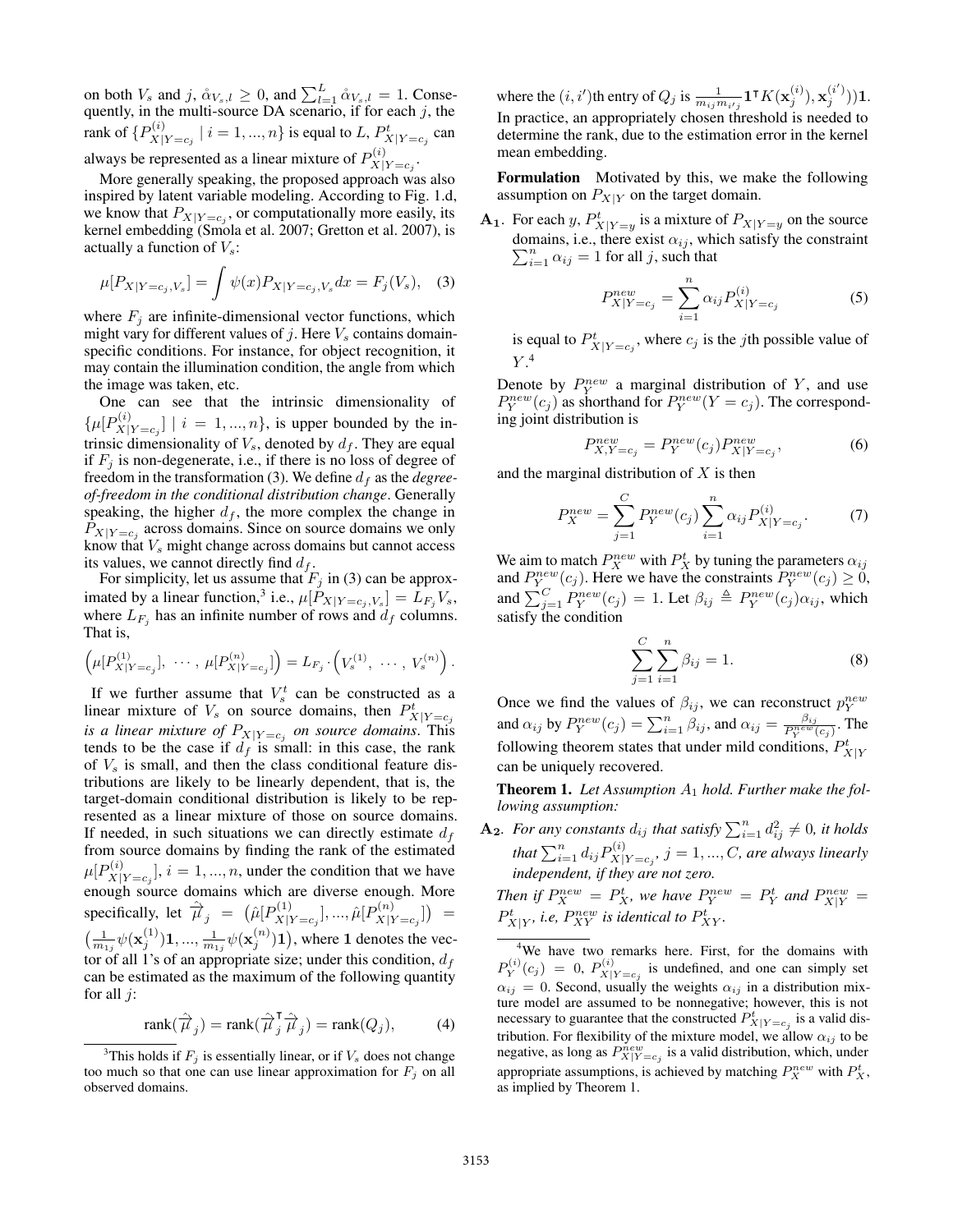To get an idea how strong (or weak) Assumption  $A_2$  is, note that it is an assumption of linear independence of probability measures, or of densities (as functions of  $x$ ). For continuous  $x$ , those are objects in infinite-dimensional spaces, and linear independence is the generic case rather than a special situation.

A sufficient condition for Assumption  $A_2$  is that  $P_{X|Y=c_2}^{(i)}$ ,  $i = 1, ..., n, j = 1, ..., C$ , are linearly independent. Note that this conditional is much stronger: Assumption  $A_2$  allows  $P_{\rm Yl}^{(i)}$  $X|Y=c_j$ ,  $i=1,...,n$ , to be linear dependent for the same  $j$ . In fact, here we do not care about the the identifiability of the parameters  $\beta_{ij}$  (or  $\alpha_{ij}$  and  $P_Y$ ), but the identifiability of  $P_{X|Y}^{n \tilde{e}w}.$ 

### 2.2 Parameter Estimation by Reproducing the Target Feature Distribution

We can estimate the parameters  $\beta_{ij}$ , and hence  $\alpha_{ij}$  and  $P_{Y}^{new}$ , by minimizing the maximum mean discrepancy (MMD; see (Gretton et al. 2007)):

$$
\left| \left| \mu[P_X^{new}] - \mu[P_X^t] \right| \right| = \left| \left| \mathbb{E}_{P_X^{new}}[\psi(X)] - \mu[P_X^t] \right| \right|
$$
  
= 
$$
\left| \left| \sum_{j=1}^C P_Y^{new}(c_j) \sum_{i=1}^n \alpha_{ij} \mu[P_X^{(i)}] - \mu[P_X^t] \right| \right|.
$$
 (9)

Let  $x_{jk}^{(i)}$ ,  $k = 1, ..., m_{ij}$  denote the data points of X in the *i*th source domain for which  $Y = c_j$ , where  $m_{ij}$  is the total number of points in the *i*th source domain for which  $Y = c_j$ . Similarly,  $x_k^t$  denotes the kth point of X in the target domain. In practice, we minimize the square of the empirical version of (9):

$$
J_0 = \Big\| \sum_{j=1}^{C} P_Y^{new}(c_j) \sum_{i=1}^{n} \frac{\alpha_{ij}}{m_{ij}} \sum_{k=1}^{m_{ij}} \psi(x_{jk}^{(i)}) - \frac{1}{m} \sum_{k=1}^{m} \psi(x_k^t) \Big\|^2
$$
  

$$
= \sum_{j=1}^{C} \sum_{i=1}^{n} \sum_{j'=1}^{C} \sum_{i'=1}^{n} \frac{\beta_{ij} \beta_{i'j'}}{m_{ij} m_{i'j'}} \sum_{k=1}^{m_{ij}} \sum_{k'=1}^{m_{ij'j}} k(x_{jk}^{(i)}, x_{j'k'}^{(i')}) -
$$
  

$$
2 \sum_{j=1}^{C} \sum_{i=1}^{n} \frac{\beta_{ij}}{m m_{ij}} \sum_{k=1}^{m_{ij}} \sum_{k'=1}^{m} k(x_{jk}^{(i)}, x_{k'}^{(t)}) + \text{const. (10)}
$$

Let  $\vec{\beta} \triangleq (\beta_{11}, ..., \beta_{1C}, \beta_{21}, ..., \beta_{2C}, ..., \beta_{n1}, ..., \beta_{nC})^{\mathsf{T}},$ A be a  $nC \times nC$  matrix with  ${\bf A}_{(i-1)C+j,(i'-1)C+j'}\,=\,\frac{1}{m_{ij}m_{i'j'}}\sum_k\sum_k k(x_{jk}^{(i)},x_{j'k'}^{(i')})$  $\binom{i}{j'k'} =$  $\frac{1}{m_{ij}m_{i'j'}} \mathbf 1^\intercal K(\mathbf x_j^{(i)}, \mathbf x_{j'}^{(i')})$  $j'$  )1 for  $i \in \{1, 2, ..., n\},$  $i' \in \{1, 2, ..., n\}, j \in \{1, 2, ..., C\}, \text{ and } j' \in \{1, 2, ..., C\},\$ and b be a  $nC$ -dimensional vector with its entries  $$  $-\frac{1}{m m_{ij}}\mathbf{1}^\intercal K(\mathbf{x}^{(i)}_j, \mathbf{x}^t_{k'})$  for  $i \in \{1, 2, ..., n\},$  $i' \in \{1, 2, ..., n\}, \, j \in \{1, 2, ..., C\}.$   $\vec{\beta}$  can then be estimated by minimizing  $J_0$ :

$$
J_0 = \vec{\beta}^\mathsf{T} \mathbf{A} \vec{\beta} + 2\mathbf{b}^\mathsf{T} \vec{\beta} + \text{const},\tag{11}
$$

subject to the constraint  $(8)$ .<sup>5</sup> This is a quadratic programming (QP) problem. After finding the values of  $\vec{\beta}$ , we can then

construct  $\alpha_{ij}$  and  $P_Y^{new}(c_j)$ . For some practical issues in this optimization procedure, including enforcing the sparsity constraint on  $\alpha_{ij}$ ; see Supplementary Material.

In our experiments, we use the Gauss kernel, which is known to be characteristic; unless specified otherwise, we adopt the median heuristic to set the kernel width.

### 2.3 Construction of Target Classifiers

Given the estimated parameters  $\beta_{ij}$  (or  $\alpha_{ij}$ ), we then present several natural ways to construct the target-domain classifier or directly determine the class labels on the target domain.

By importance reweighting on source samples (denoted **weigh sample**) The first approach is to train the classifier on the original data points in source domains with appropriate importance weights. Once we find  $\alpha_{ij}$  and  $P_Y^{new}(c_j)$ , we can construct  $P_{XY}^{new}$ , which mimics  $P_{XY}^{t}$ . According to (5), since an empirical estimator of  $P_{X|}^{(i)}$  $\sum_{X|Y}^{(i)}(x|y = c_j)$  is  $\hat{P}_{{\bf Y}^\dagger}^{(i)}$  $\chi^{(i)}_{X|Y}(x|y=c_j)=\frac{1}{m_{ij}}\sum_{k=1}^{m_{ij}}\delta\big(x-x^{(i)}_{jk}\big),$  where  $\delta(\cdot)$  is the Dirac delta function, an empirical estimator of  $P_{XY}^{new}(x, y =$  $(c_j)$  is  $\hat{P}_{XY}^{new} = P_Y^{new}(c_j) \sum_{i=1}^n \frac{\alpha_{ij}}{m_{ij}}$  $\frac{\alpha_{ij}}{m_{ij}}\sum_{k=1}^{m_{ij}}\delta(x - x^{(i)}_{jk}).$ We aim to find the function  $f(x)$  which minimizes the expected loss on the target domain. Denoted by  $l(x, y; \theta)$ the loss function, where  $\theta$  denotes the involved parameters, the expected loss is  $R[P_{XY}^t, \theta, l(x, y; \theta)] =$  $\mathbb{E}_{P_{XY}^t}[l(x,y;\theta)].$  Its empirical estimator is  $R_{emp}[\hat{P}^{new}_{XY}, \theta, l(x, y; \theta)] = \int \hat{P}^{new}_{XY} l(x, y; \theta) dx dy =$  $\sum_{j=1}^C \sum_{i=1}^n \sum_{k=1}^{m_{ij}} \frac{\alpha_{ij} P_Y^{new}(c_j)}{m_{ij}} l(x_{jk}^{(i)}, c_j; \theta)$ . We can then train the classifier on all source data points with the reweighting coefficients  $\frac{\alpha_{ij} P_Y^{new}(c_j)}{m_{ij}}$ .

By generative modeling (denoted **genar model**) The second approach is purely generative. Let  $\eta_j(x)$  $P^t_{Y=c_j|X}(x) = \frac{P^t_{Y}(c_j)P^t_{X|Y=c_j}}{P^t_{X}}$ . For any value of x, if  $\eta_j(x)$ is known, one can directly find the class label for  $x$  by comparing  $\eta_i(x)$ ,  $j = 1, ..., C$ . We propose a method to estimate  $\eta_i(x)$  without explicitly estimating those involved distributions. Again, we make use of the kernel mean embedding of distributions. For details see Supplementary Material.

By weighted combination of source classifiers (denoted **combn classf**) Alternatively, we can combine the individual source classifiers to form the one for the target domain:

$$
P_{Y|X}^{t}(y = c_j|x) = \frac{P_{Y}^{t}(c_j) \sum_{i=1}^{n} \alpha_{ij} P_{X|Y}^{(i)}(x|y = c_j)}{P_{X}^{t}}
$$

$$
= \sum_{i=1}^{n} \gamma_{j}^{(i)}(x) P_{Y|X}^{(i)}(y = c_j|x), \qquad (12)
$$

where  $\gamma_j^{(i)}(x) \triangleq \frac{\alpha_{ij} P_Y^t(c_j) P_X^{(i)}(x)}{P_Y^{(i)}(c_i) P_Y^t(x)}$  $\frac{p_j P_Y(c_j) P_X^+(x)}{P_Y^{(i)}(c_j) P_X^+(x)}$ . Note that under Assumption  $A_1$ , we have  $\sum_{i=1}^n \gamma_j^{(i)}(x) = 1$ . The weights  $\gamma_j^{(i)}(x)$  can be estimated in a similar way to  $\eta_j$  in approach  $g$ enar model. This method involves construction of n classifiers and combines them with weights  $\gamma_j^{(i)}(x)$ , which depend on all of the test point  $x$ , domain  $i$ , and class  $j$ .

<sup>&</sup>lt;sup>5</sup>Here we use a hard constraint on  $\beta_{ij}$ . Note that in (Huang et al. 2007; Gretton et al. 2008), a slightly different constraint was used for importance weights to correct for covariate shift.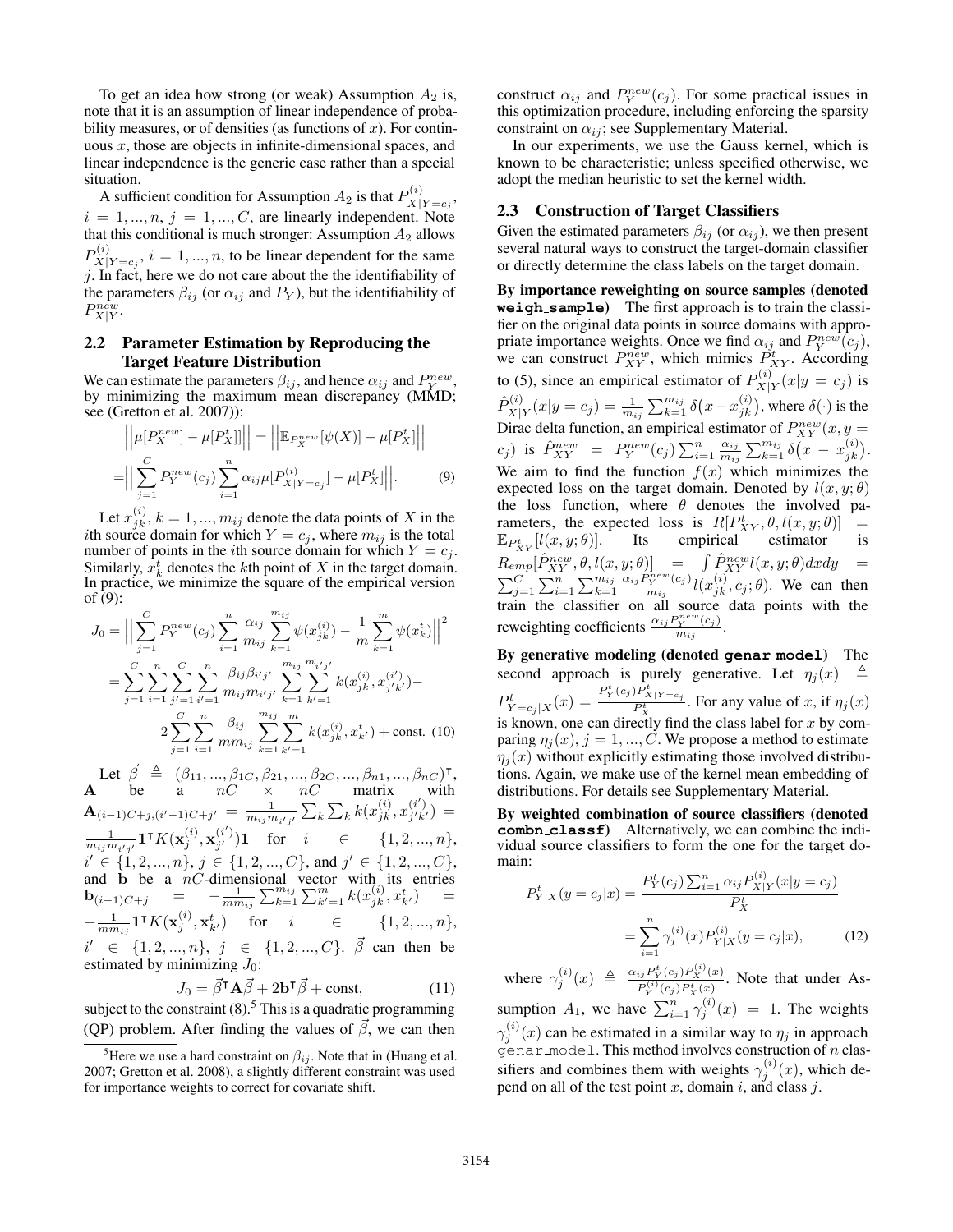Comparisons of those approaches involve theoretical studies of discriminative and generative classifiers and the behavior of importance reweighting and weighted combination of classifiers. Generally speaking, as a generative approach, genar model might not work well when  $X$  is high-dimensional. We will next compare them empirically.

# 2.4 Special Case: Distribution Weighted Hypothesis Combination

The distribution weighted hypothesis combination rule (Mansour, Mohri, and Rostamizadeh 2008) is actually a special case of the proposed combn classf under additional constraints; as stated in the following theorem.

Theorem 2. *Suppose the conditions in Theorem 1 hold. The source hypothesis combination rule (12) reduces to the distribution weighted combination rule in the form of (2) under any of the following conditions:*

- 1.  $P_{X|Y}$  does not change across domains, and  $P_Y^t$  is a linear *mixture of P<sub>Y</sub> on source domains, or*
- *2.*  $P_Y$  *does not change, and*  $\alpha_{ij}$  *in (5) are the same for all classes*  $j = 1, ..., C$ , or
- *3. both*  $P_{X|Y}$  *and*  $P_Y$  *change, but*  $\alpha_{ij}P_Y^{(i)}$  $\frac{P_Y^{(i)}(c_j)}{P_Y^{t}(c_j)}$  are *the same for all* j*.*

The three conditions in the above theorem all constrain how  $P_Y$  or  $P_{X|Y}$  change. For the distribution weighted rule, the same coefficient,  $1/n$ , was used in (Mansour, Mohri, and Rostamizadeh 2008) for all sources; here we denote this method by simple adapt. We propose to use kernel mean matching (KMM; see (Huang et al. 2007)) to estimate  $\tilde{\alpha}_i$  in the distribution weighted rule (2) from data such that  $\sum_i \tilde{\alpha}_i P_X^{(i)}$  is as close to  $P_X^t$  as possible, and the resulting *hybrid* method is denoted by dstr wgh (H). Moreover, note that in our  $dstr_wgh$  (H), the weights can be negative, while in (Mansour, Mohri, and Rostamizadeh 2008) all coefficients have to be nonnegative.

### 3 Experiments

#### 3.1 Simulations

We first test the performance of the multi-source DA methods proposed in Section 2.3 for classification on simulated data. We generated the data according to Assumption  $A_1$ in Sec. 2.1: on each domain, we generated the data points belonging to each class as a mixture of three fixed Gaussians, which have different means or variances, with random coefficients, and  $P<sub>Y</sub>$  was also randomly chosen on each domain. We used three source domains, and in each domain the number of points in each class is a random number between 50 and 600. Fig. 2 shows the simulated data in one replication.

We compare the three classification approaches proposed in Section 2.3 against a number of alternatives. We include the following representative hypothesis combination methods for comparison: LWE (Gao et al. 2008), convex hypothesis combination (Mansour, Mohri, and Rostamizadeh 2008), denoted convex, simple adapt (Mansour, Mohri, and Rostamizadeh 2008), and dstr\_wgh (H), which adopts the distribution weighted combination rule (2) with the weights  $\tilde{\alpha}_i$  estimated from data. KMM for correcting covariate shift (Huang et al. 2007), the pooling SVM (denoted pool SVM), which merge all source data to train the SVM, domain-invariant component analysis (DICA) (Muandet, Balduzzi, and Schölkopf 2013), and Learning marginal predictors (LMP) proposed by (Blanchard, Lee, and Scott 2011) are also included.

In our methods, we simply set the kernel width to 0.5, and the SVM parameters were selected by 5-fold cross validation on the parameter grids. Fig. 3 gives the boxplot of the misclassification rate of each method over 50 replications. We use both the Wilcoxon signed ranks test and Friedman test, recommended by (Demšar 2006), for performance comparison. With both tests, we found that on simulated data, the proposed approaches weigh sample and combn classf outperform all alternatives with  $p$  values smaller than 0.01, and that genar model outperforms all the remaining methods with the  $p$  values smaller than 0.05. dstr\_wgh (H) and simple adapt are closely behind, verifying the finding that distribution weighted rule outperforms the convex combination of the source hypotheses reported in (Mansour, Mohri, and Rostamizadeh 2008).

Since the data points from each class were drawn from the mixture of three Gaussians with random coefficients, for each class,  $d_f$ , the degree-of-freedom in the conditional distribution change, as defined in Section 2.1, is 3. Recall that it indicates how many non-redundant source domains are needed to reconstruct  $P_{X|Y}^t$ . On the simulated data we found that rank $(Q_j) = 3$ . We also varied the number of source domains from 3 to 5, and the rank of  $Q_i$  is still 3, as confirmed by the test of the rank of Hermitian positive semidefinite matrices (Camba-Mendez and Kapetanios 2005).

### 3.2 Real data: Sentiment analysis & Object recognition

The sentiment data (Blitzer, Dredze, and Pereira 2007) consist of review text and labels for four categories of goods (domains): *book, dvd, electronics,* and *kitchen*; each domain contains 2000 data points (or reviews) with four labels (or classes). We repeated the experiments on this dataset by (Mansour, Mohri, and Rostamizadeh 2008), but with a more general setting. (Mansour, Mohri, and Rostamizadeh 2008) constructed the target domain as a uniform mixture of data points randomly sampled from the four domains; the rest of the data were used as source-domain data. For each class, we sampled  $w\%$  (w is a random number between 20 and 50) of the points from each source domain as the target-domain data. Our sampling scheme is more general: in our case  $P_{XY}^t$ is not necessary a uniform mixture of  $P_{XY}^{(i)}$ . We use the the frequency of the unigrams that appear 50 times or more in every domain as the features (in total there are 308 features). Each method was repeated 10 times by randomly sampling the data. The mean and standard deviation of the accuracies on target domains by each method are given in the upper part of Table 2. combn classf and weigh sample give the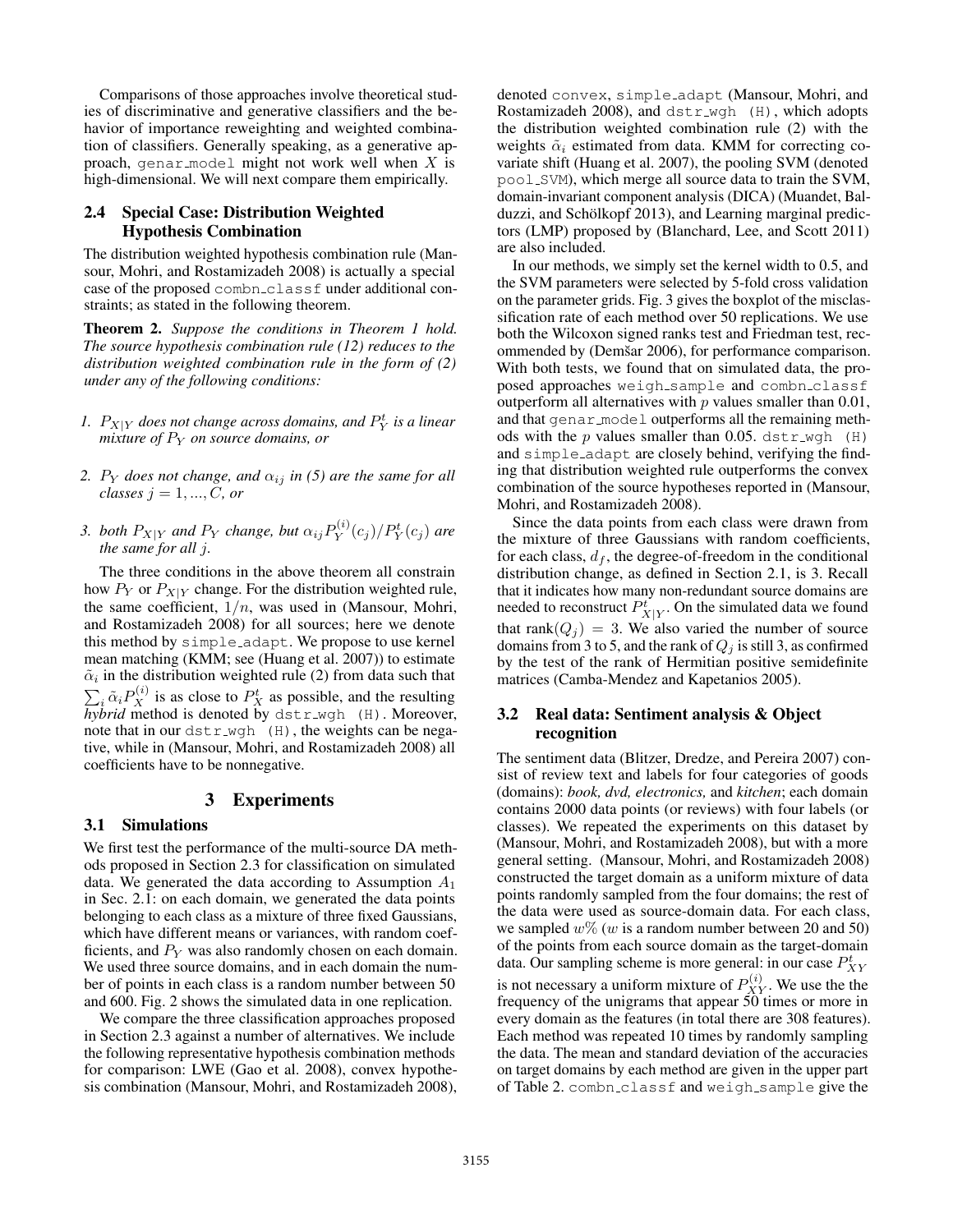

Figure 3: Boxplot of misclassification rate of each method on simulated data (50 replications).

best accuracies.

We also compared our approaches with alternatives on the object recognition data (Griffin, Holub, and Perona 2007), as done by (Gong et al. 2012). We evaluated different methods on four object recognition datasets (domains): Amazon (images downloaded from Amazon), Webcam (low-resolution images by a web camera), DSLR (high-resolution images by a SLR camera), and Caltech-256 (Griffin, Holub, and Perona 2007). We extracted 10 common categories among all domains. There are 8 to 151 samples per category per domain, and 2533 images in total. We used three domains as sources and the rest one as the target. We followed the feature extraction scheme in (Gong et al. 2012). We used SVM for all the DA methods, and the SVM hyper parameters were selected by 5-fold cross validation on a grid. The results are shown in table 2. The Friedman test gives the  $p$  value 0.02, indicating that those approaches give different performances at the significance level 0.05; furthermore, combn\_classf performs best, closely followed by dstr\_wgh (H).

## 4 Conclusion and discussions

We provided a causal view to domain adaptation with multiple source domains and noted that the background causal knowledge—the data-generating process—helps greatly in domain adaptation. Under different causal assumptions, the knowledge to be transferred from source domains to the target may be different, leading to different algorithms for domain adaptation. We considered several simplified causal models for this task, and accordingly gave the optimal hypothesis for the target domain. In particular, we have focused on a multisource domain adaptation problem in which  $P_Y$  and  $P_{X|Y}$ change independently across domains, where  $X$  denotes features and  $Y$  the target. The proposed methods consist of two steps. One first recovers  $P_{X|Y}$  and  $P_Y$  on the test domain, by tuning involved parameters to reproduce the corresponding observed feature distribution. The second step constructs the classifier for the target domain or directly determines the target-domain class labels; to this end we presented three natural approaches for target-domain classification, which

exploit importance reweighting, use generative learning, or resort to a weighted combination of source hypotheses.

The proposed methods rely on the assumption that for each class, the target-domain conditional distribution  $P_{X|Y}$  can be represented as a mixture of those on source domains. We remark that for some real problems, certain features could be highly noisy, and it is worth noting that this assumption might not hold for some features or components of features; therefore it would be beneficial to find appropriate feature representations, as in (Ben-David et al. 2007). Furthermore, another future line of research is to derive convergence bounds and learning guarantees for the proposed domain adaptation approaches, following (Cortes, Mansour, and Mohri 2010; Iyer, Nath, and Sarawagi 2014).

### Acknowledgments

KZ would like to thank Elias Bareinboim for helpful discussions on selection diagrams and sample selection bias. We are grateful to the anonymous reviewers for their helpful comments and suggestions.

#### References

Bareinboim, E.; Tian, J.; and Pearl, J. 2014. Recovering from selection bias in causal and statistical inference. In *Proc. 28th AAAI Conference on Artificial Intelligence*, 2410–2416.

Ben-David, S.; Blitzer, J.; Crammer, K.; and Pereira, F. 2007. Analysis of representations for domain adaptation. In *Proceedings of NIPS 2006*.

Ben-David, S.; Shalev-Shwartz, S.; and Urner, R. 2012. Domain adaptation–can quantity compensate for quality? In *ISAIM 2012*.

Blanchard, G.; Lee, G.; and Scott, C. 2011. Generalizing from several related classification tasks to a new unlabeled sample. In *NIPS 2011*, 2178–2186.

Blitzer, J.; Dredze, M.; and Pereira, F. 2007. Biographies, bollywood, boomboxes and blenders: Domain adaptation for sentiment classification. In *In ACL*, 187–205.

Camba-Mendez, G., and Kapetanios, G. 2005. Estimating the rank of the spectral density matrix. *Journal of Time Series Analysis* 26:37–48.